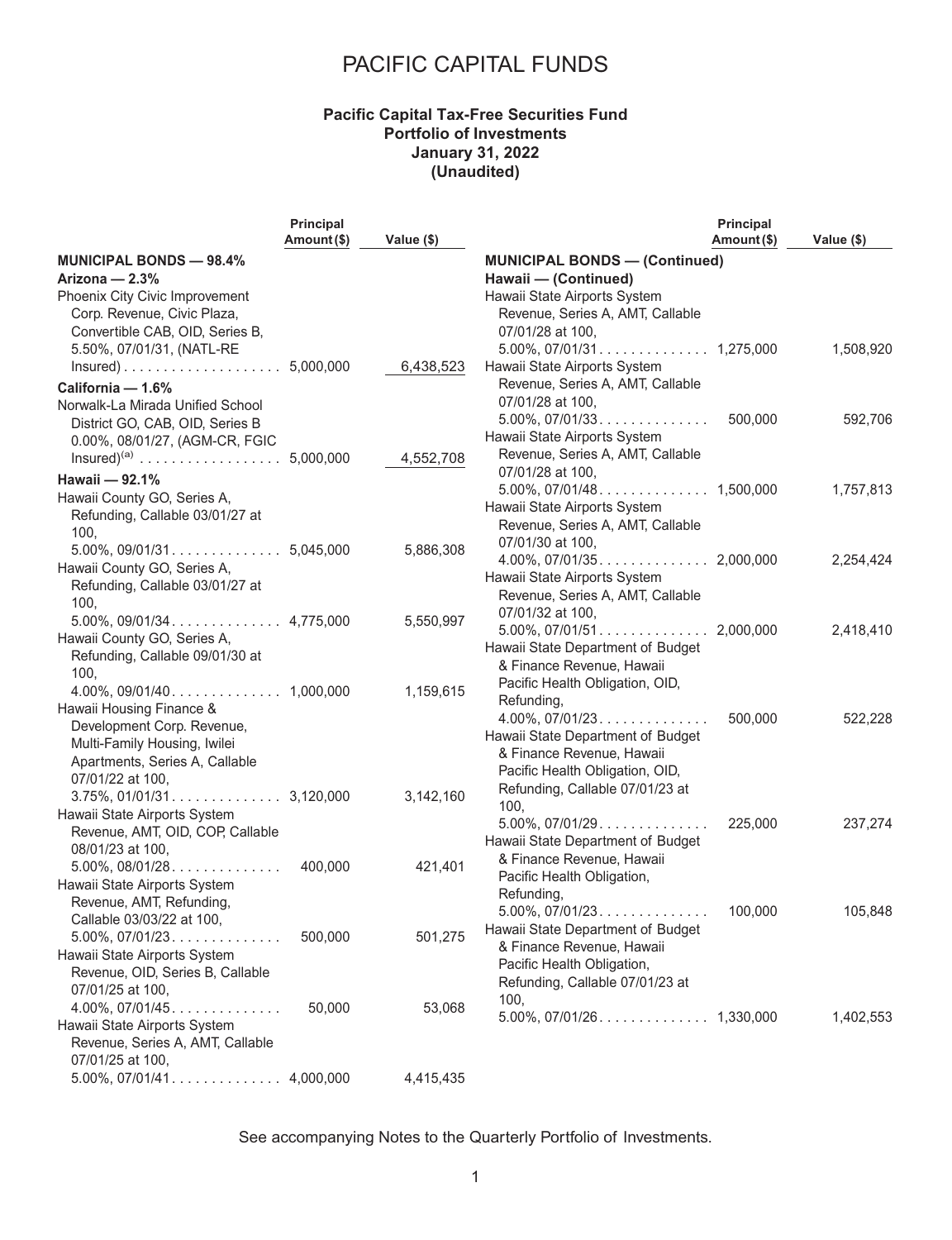### **Pacific Capital Tax-Free Securities Fund Portfolio of Investments (Continued) January 31, 2022 (Unaudited)**

|                                                              | <b>Principal</b> |            |                                                              | <b>Principal</b> |            |
|--------------------------------------------------------------|------------------|------------|--------------------------------------------------------------|------------------|------------|
|                                                              | Amount (\$)      | Value (\$) |                                                              | Amount(\$)       | Value (\$) |
| <b>MUNICIPAL BONDS - (Continued)</b><br>Hawaii - (Continued) |                  |            | <b>MUNICIPAL BONDS - (Continued)</b><br>Hawaii - (Continued) |                  |            |
| Hawaii State Department of Budget                            |                  |            | Hawaii State Department of Budget                            |                  |            |
| & Finance Revenue, Hawaiian                                  |                  |            | & Finance Revenue, Special                                   |                  |            |
| Electric Company, AMT, MWC,                                  |                  |            | Purpose Revenue, Kahala Nui,                                 |                  |            |
|                                                              |                  |            |                                                              |                  |            |
| Callable 10/01/24 at 100,                                    |                  |            | Refunding, Callable 11/15/22 at                              |                  |            |
|                                                              |                  | 2,824,944  | 100,                                                         |                  |            |
| Hawaii State Department of Budget                            |                  |            |                                                              |                  | 1,839,162  |
| & Finance Revenue, Hawaiian                                  |                  |            | Hawaii State Department of Budget                            |                  |            |
| Electric Company, AMT, MWC,                                  |                  |            | & Finance Revenue, Special                                   |                  |            |
| Refunding,                                                   |                  |            | Purpose Revenue, Kahala Nui,                                 |                  |            |
|                                                              |                  | 4,006,533  | Refunding, Callable 11/15/22 at                              |                  |            |
| Hawaii State Department of Budget                            |                  |            | 100,                                                         |                  |            |
| & Finance Revenue, Hawaiian                                  |                  |            | $5.13\%$ , $11/15/32$                                        | 550,000          | 564,108    |
| Electric Company, AMT, MWC,                                  |                  |            | Hawaii State Department of                                   |                  |            |
| Refunding, Callable 03/01/27 at                              |                  |            | Hawaiian Home Lands, Kapolei                                 |                  |            |
| 100,                                                         |                  |            | Office Facility, Series A,                                   |                  |            |
|                                                              |                  | 1,784,575  | Refunding, COP, Callable                                     |                  |            |
| Hawaii State Department of Budget                            |                  |            | 11/01/27 at 100,                                             |                  |            |
| & Finance Revenue, Hawaiian                                  |                  |            |                                                              |                  | 1,389,954  |
| Electric Company, MWC,                                       |                  |            | Hawaii State Department of                                   |                  |            |
| Refunding, Callable 07/01/29 at                              |                  |            | Hawaiian Home Lands, Kapolei                                 |                  |            |
| 100,                                                         |                  |            | Office Facility, Series A,                                   |                  |            |
|                                                              |                  |            |                                                              |                  |            |
|                                                              |                  | 4,442,784  | Refunding, COP, Callable                                     |                  |            |
| Hawaii State Department of Budget                            |                  |            | 11/01/27 at 100,                                             |                  |            |
| & Finance Revenue, Mid-Pacific                               |                  |            | $5.00\%$ , $11/01/30$                                        | 800,000          | 946,050    |
| Projects, Refunding,                                         |                  |            | Hawaii State Department of                                   |                  |            |
| $4.00\%$ , $01/01/30$                                        | 225,000          | 252,131    | Hawaiian Home Lands, Kapolei                                 |                  |            |
| Hawaii State Department of Budget                            |                  |            | Office Facility, Series A,                                   |                  |            |
| & Finance Revenue, Mid-Pacific                               |                  |            | Refunding, COP, Callable                                     |                  |            |
| Projects, Refunding, Callable                                |                  |            | 11/01/27 at 100,                                             |                  |            |
| 01/01/30 at 100,                                             |                  |            | $5.00\%$ , $11/01/31$                                        | 815,000          | 961,828    |
| $4.00\%$ , 01/01/31                                          | 250,000          | 278,801    | Hawaii State Department of                                   |                  |            |
| Hawaii State Department of Budget                            |                  |            | Hawaiian Home Lands Revenue,                                 |                  |            |
| & Finance Revenue, Queens                                    |                  |            | Refunding,                                                   |                  |            |
| Health System, Series A,                                     |                  |            | $5.00\%$ , $04/01/24$                                        | 500,000          | 540,933    |
| Refunding,                                                   |                  |            | Hawaii State Department of                                   |                  |            |
|                                                              |                  | 1,018,833  | Hawaiian Home Lands Revenue,                                 |                  |            |
| Hawaii State Department of Budget                            |                  |            | Refunding, Callable 04/01/27 at                              |                  |            |
| & Finance Revenue, Queens                                    |                  |            | 100,                                                         |                  |            |
| Health System, Series A,                                     |                  |            | $5.00\%$ , $04/01/28$                                        | 945,000          | 1,102,607  |
| Refunding, Callable 07/01/25 at                              |                  |            | Hawaii State Department of                                   |                  |            |
| 100,                                                         |                  |            | Hawaiian Home Lands Revenue,                                 |                  |            |
|                                                              |                  | 11,108,740 | Refunding, Callable 04/01/27 at                              |                  |            |
|                                                              |                  |            | 100,                                                         |                  |            |
|                                                              |                  |            | $5.00\%$ , $04/01/32$                                        | 335,000          | 385,134    |
|                                                              |                  |            |                                                              |                  |            |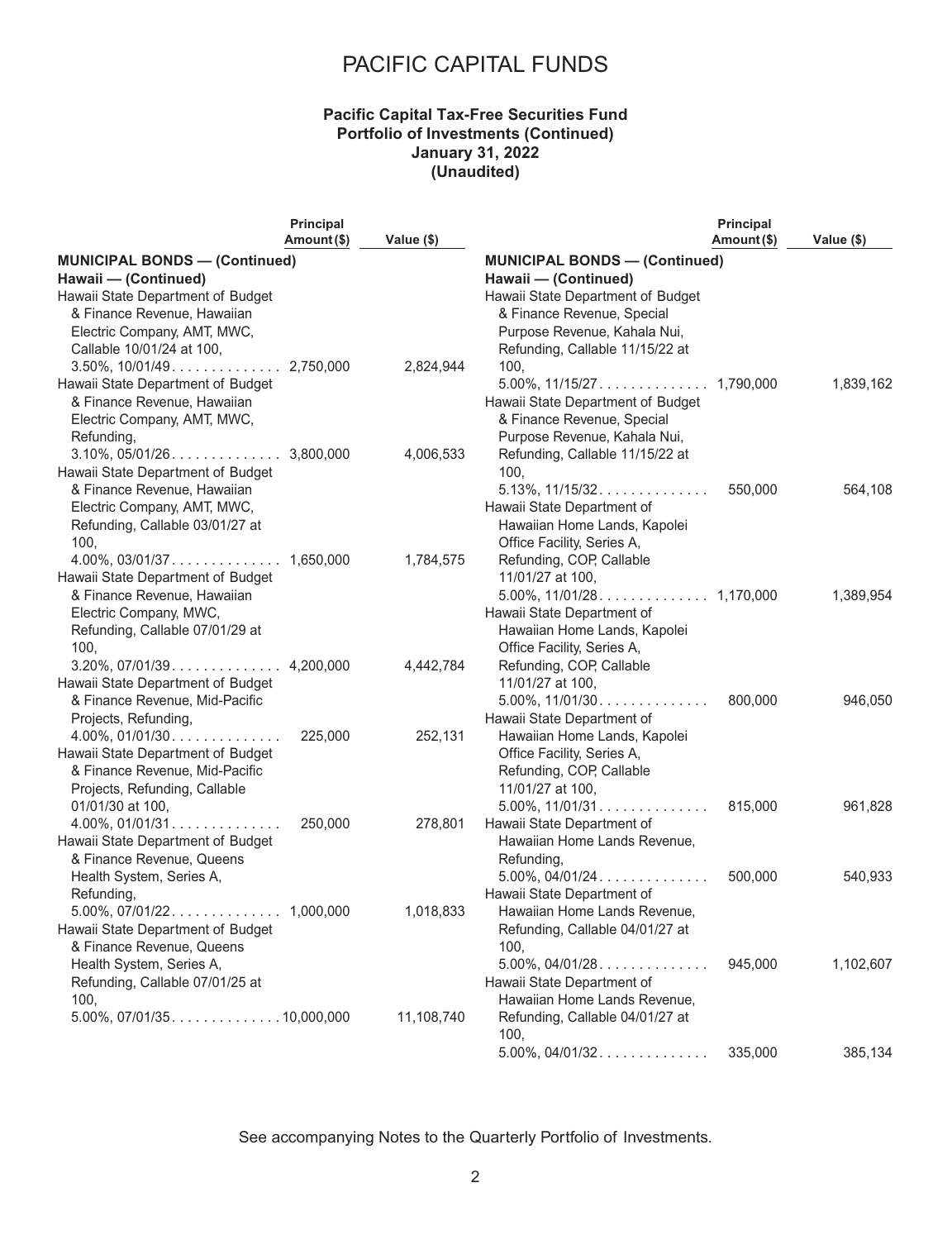### **Pacific Capital Tax-Free Securities Fund Portfolio of Investments (Continued) January 31, 2022 (Unaudited)**

|                                      | Principal   |            | <b>Principal</b>                     |            |
|--------------------------------------|-------------|------------|--------------------------------------|------------|
|                                      | Amount (\$) | Value (\$) | Amount(\$)                           | Value (\$) |
| <b>MUNICIPAL BONDS - (Continued)</b> |             |            | <b>MUNICIPAL BONDS - (Continued)</b> |            |
| Hawaii - (Continued)                 |             |            | Hawaii - (Continued)                 |            |
| Hawaii State GO, Series EE,          |             |            | Hawaii State GO, Series EH,          |            |
| Prerefunded 11/01/22 at 100,         |             |            | Prerefunded, ETM,                    |            |
| $5.00\%$ , $11/01/24$                | 55,000      | 56,830     | 120,000<br>$5.00\%$ , $08/01/23$     | 127,473    |
| Hawaii State GO, Series EE,          |             |            | Hawaii State GO, Series EH,          |            |
| Prerefunded 11/01/22 at 100,         |             |            | Unrefunded portion,                  |            |
| $5.00\%$ , $11/01/26$                | 90,000      | 92,994     | $5.00\%$ , $08/01/23$<br>345,000     | 366,644    |
| Hawaii State GO, Series EE,          |             |            | Hawaii State GO, Series EH,          |            |
| Prerefunded 11/01/22 at 100,         |             |            | Unrefunded portion, Callable         |            |
|                                      |             | 1,033,264  | 08/01/23 at 100,                     |            |
| Hawaii State GO, Series EE,          |             |            | $5.00\%$ , $08/01/24$<br>895,000     | 950,732    |
| Prerefunded 11/01/22 at 100,         |             |            | Hawaii State GO, Series EL,          |            |
| $5.00\%$ , $11/01/27$                | 90,000      | 92,994     | Refunding,                           |            |
| Hawaii State GO, Series EE,          |             |            |                                      | 1,062,735  |
| Prerefunded 11/01/22 at 100,         |             |            | Hawaii State GO, Series EO,          |            |
| $5.00\%$ , $11/01/28$                | 740,000     | 764,615    | Callable 08/01/24 at 100,            |            |
| Hawaii State GO, Series EE,          |             |            |                                      | 1,399,930  |
| Prerefunded 11/01/22 at 100,         |             |            | Hawaii State GO, Series EO,          |            |
| $5.00\%$ , $11/01/28$                | 20,000      | 20,665     | Prerefunded 08/01/24 at 100,         |            |
| Hawaii State GO, Series EE,          |             |            | $5.00\%$ , $08/01/26$<br>140,000     | 153,464    |
| Unrefunded portion, Prerefunded,     |             |            | Hawaii State GO, Series EO,          |            |
| Callable 11/01/22 at 100,            |             |            | Unrefunded portion, Callable         |            |
| $5.00\%$ , $11/01/24$                | 100,000     | 103,326    | 08/01/24 at 100,                     |            |
| Hawaii State GO, Series EE,          |             |            |                                      | 2,911,676  |
| Unrefunded portion, Prerefunded,     |             |            | Hawaii State GO, Series EP,          |            |
| Callable 11/01/22 at 100,            |             |            | Refunding,                           |            |
|                                      |             | 1,410,405  |                                      | 1,097,735  |
| Hawaii State GO, Series EE,          |             |            | Hawaii State GO, Series EY,          |            |
| Unrefunded portion, Prerefunded,     |             |            | Refunding, Callable 10/01/25 at      |            |
| Callable 11/01/22 at 100,            |             |            | 100,                                 |            |
| $5.00\%$ , $11/01/27$                | 345,000     | 356,476    |                                      | 3,444,384  |
| Hawaii State GO, Series EE,          |             |            | Hawaii State GO, Series FB,          |            |
| Unrefunded portion, Prerefunded,     |             |            |                                      | 5,601,217  |
| Callable 11/01/22 at 100,            |             |            | Hawaii State GO, Series FB,          |            |
| $5.00\%$ , $11/01/28$                | 340,000     | 351,310    | Callable 04/01/26 at 100,            |            |
| Hawaii State GO, Series EF,          |             |            |                                      | 2,208,799  |
| Refunding, Callable 11/01/22 at      |             |            | Hawaii State GO, Series FG,          |            |
| 100,                                 |             |            | Callable 10/01/26 at 100,            |            |
| $5.00\%$ , $11/01/24$                | 500,000     | 516,632    | $5.00\%$ , $10/01/30$ 10,000,000     | 11,606,010 |
| Hawaii State GO, Series EH,          |             |            | Hawaii State GO, Series FG,          |            |
| Prerefunded 08/01/23 at 100,         |             |            | Callable 10/01/26 at 100,            |            |
| $5.00\%$ , $08/01/24$                | 305,000     | 323,993    |                                      | 1,106,106  |
| Hawaii State GO, Series EH,          |             |            | Hawaii State GO, Series FK,          |            |
| Prerefunded, ETM,                    |             |            | Callable 05/01/27 at 100,            |            |
| $5.00\%$ , 08/01/23                  | 445,000     | 472,711    |                                      | 2,931,905  |
|                                      |             |            |                                      |            |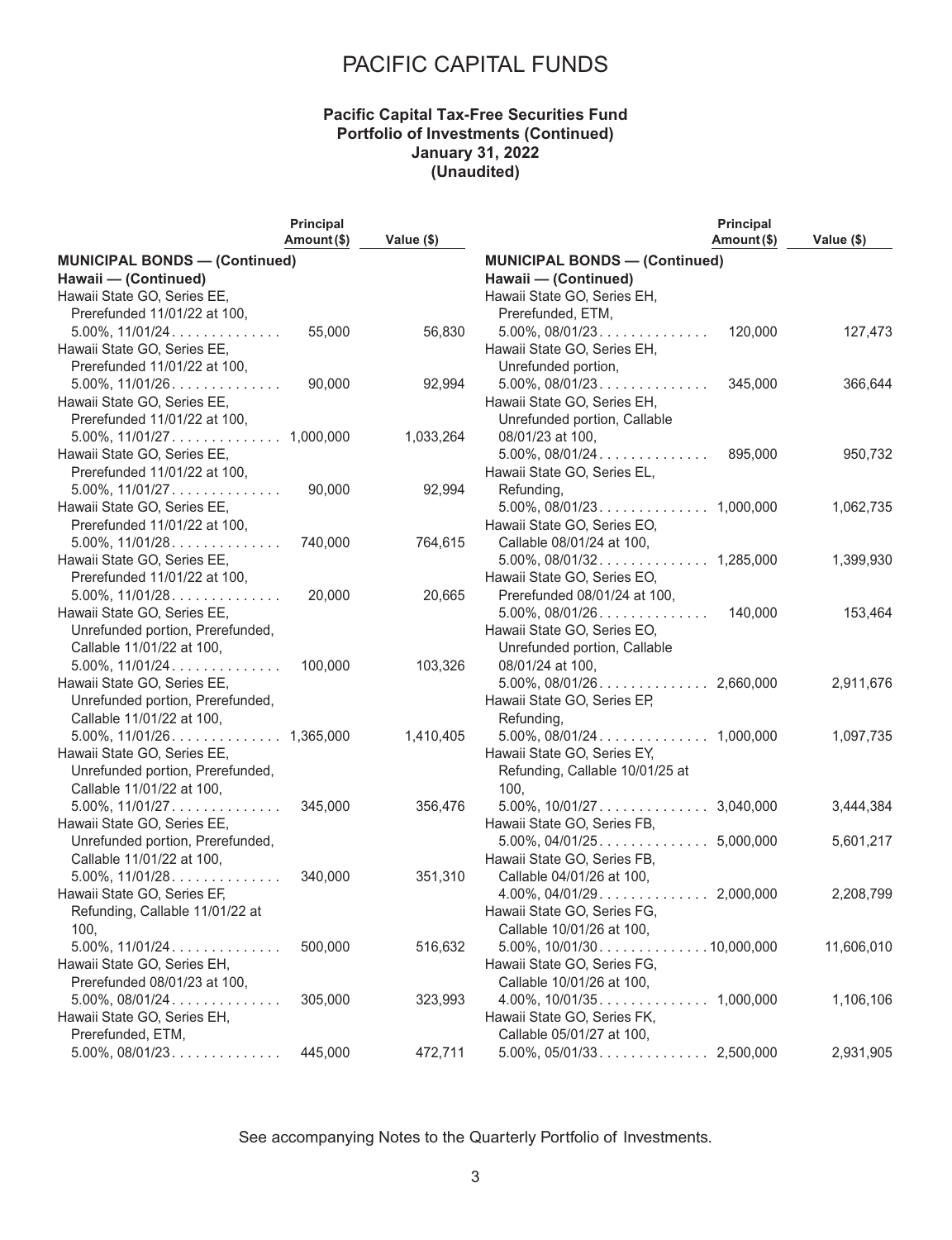### **Pacific Capital Tax-Free Securities Fund Portfolio of Investments (Continued) January 31, 2022 (Unaudited)**

|                                      | <b>Principal</b> |            |                                      | <b>Principal</b> |            |
|--------------------------------------|------------------|------------|--------------------------------------|------------------|------------|
|                                      | Amount (\$)      | Value (\$) |                                      | Amount(\$)       | Value (\$) |
| <b>MUNICIPAL BONDS - (Continued)</b> |                  |            | <b>MUNICIPAL BONDS - (Continued)</b> |                  |            |
| Hawaii - (Continued)                 |                  |            | Hawaii - (Continued)                 |                  |            |
| Hawaii State GO, Series FK,          |                  |            | Hawaii State Highway Fund            |                  |            |
| Callable 05/01/27 at 100,            |                  |            | Revenue, Series A, Callable          |                  |            |
|                                      |                  | 2,220,611  | 07/01/24 at 100,                     |                  |            |
| Hawaii State GO, Series FN,          |                  |            |                                      |                  | 1,181,269  |
| Refunding,                           |                  |            | Hawaii State Highway Fund            |                  |            |
|                                      |                  | 2,922,439  | Revenue, Series B, Refunding,        |                  |            |
| Hawaii State GO, Series FT, Callable |                  |            | Callable 07/01/26 at 100,            |                  |            |
| 01/01/28 at 100,                     |                  |            |                                      |                  | 5,768,121  |
|                                      |                  | 7,190,506  | Honolulu City & County Board of      |                  |            |
| Hawaii State GO, Series FT, Callable |                  |            | Water Supply System Revenue,         |                  |            |
| 01/01/28 at 100,                     |                  |            | Series A,                            |                  |            |
|                                      |                  | 4,781,208  | $5.00\%$ , $07/01/30$                | 200,000          | 253,087    |
| Hawaii State GO, Series FT, Callable |                  |            | Honolulu City & County Board of      |                  |            |
| 01/01/28 at 100,                     |                  |            | Water Supply System Revenue,         |                  |            |
| $5.00\%$ , 01/01/38. 1,950,000       |                  | 2,325,612  | Series A, Callable 07/01/30 at       |                  |            |
| Hawaii State GO, Series FW,          |                  |            | 100,                                 |                  |            |
| Callable 01/01/29 at 100,            |                  |            |                                      |                  | 2,076,324  |
|                                      |                  | 2,285,227  | Honolulu City & County Board of      |                  |            |
| Hawaii State Harbor System           |                  |            | Water Supply System Revenue,         |                  |            |
| Revenue, Series A, AMT,              |                  |            | Series A, Callable 07/01/31 at       |                  |            |
| Refunding, Callable 07/01/30 at      |                  |            | 100,                                 |                  |            |
| 100,                                 |                  |            | $3.00\%$ , $07/01/34$                | 650,000          | 699,304    |
|                                      |                  | 1,738,282  | Honolulu City & County Board of      |                  |            |
| Hawaii State Harbor System           |                  |            | Water Supply System Revenue,         |                  |            |
| Revenue, Series A, AMT,              |                  |            | Series A, Callable 07/01/31 at       |                  |            |
| Refunding, Callable 07/01/30 at      |                  |            | 100,                                 |                  |            |
| 100,                                 |                  |            | $4.00\%$ , $07/01/35$                | 730,000          | 870,141    |
|                                      |                  | 5,729,129  | Honolulu City & County Board of      |                  |            |
| Hawaii State Harbor System           |                  |            | Water Supply System Revenue,         |                  |            |
| Revenue, Series C, Refunding,        |                  |            | Series A, Callable 07/01/31 at       |                  |            |
| Callable 07/01/30 at 100,            |                  |            | 100,                                 |                  |            |
|                                      |                  | 2,377,162  |                                      |                  | 1,202,518  |
| Hawaii State Highway Fund            |                  |            | Honolulu City & County Board of      |                  |            |
| Revenue, Callable 01/01/31 at        |                  |            | Water Supply System Revenue,         |                  |            |
| 100,                                 |                  |            | Series A, Callable 07/01/31 at       |                  |            |
| $5.00\%$ , 01/01/39. 2,000,000       |                  | 2,516,279  | 100,                                 |                  |            |
| Hawaii State Highway Fund            |                  |            |                                      |                  | 4,407,042  |
| Revenue, Callable 01/01/31 at        |                  |            | Honolulu City & County Board of      |                  |            |
| 100,                                 |                  |            | Water Supply System Revenue,         |                  |            |
|                                      |                  | 1,626,487  | Series A, Refunding, Callable        |                  |            |
| Hawaii State Highway Fund            |                  |            | 07/01/22 at 100,                     |                  |            |
| Revenue, Series A, Callable          |                  |            | $5.00\%$ , $07/01/25$                | 250,000          | 254,740    |
| 01/01/29 at 100,                     |                  |            |                                      |                  |            |
|                                      |                  | 4,250,364  |                                      |                  |            |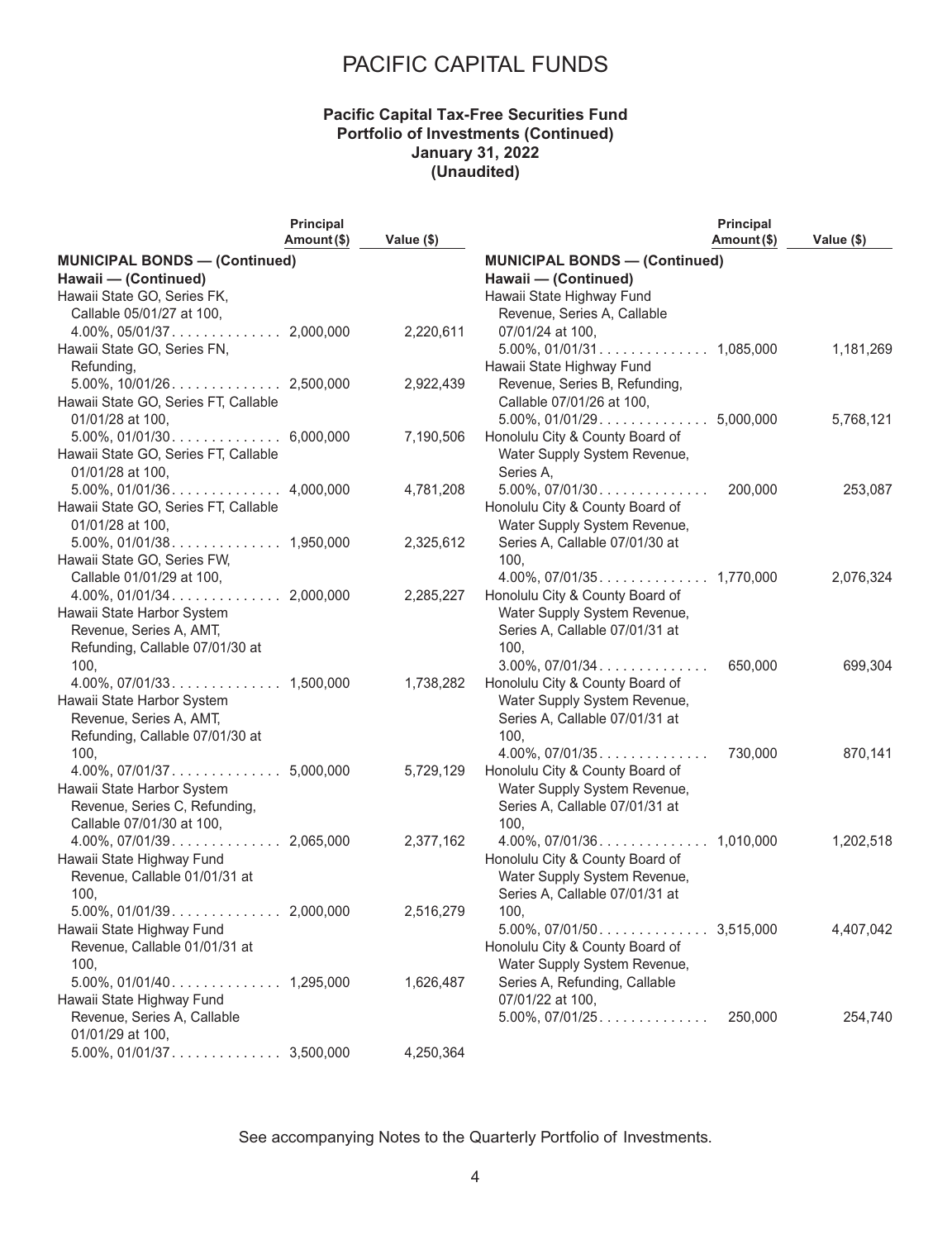### **Pacific Capital Tax-Free Securities Fund Portfolio of Investments (Continued) January 31, 2022 (Unaudited)**

|                                      | <b>Principal</b> |            |                                      | Principal   |            |
|--------------------------------------|------------------|------------|--------------------------------------|-------------|------------|
|                                      | Amount (\$)      | Value (\$) |                                      | Amount (\$) | Value (\$) |
| <b>MUNICIPAL BONDS - (Continued)</b> |                  |            | <b>MUNICIPAL BONDS - (Continued)</b> |             |            |
| Hawaii - (Continued)                 |                  |            | Hawaii - (Continued)                 |             |            |
| Honolulu City & County Board of      |                  |            | Honolulu City & County GO,           |             |            |
| Water Supply System Revenue,         |                  |            | Series A, Callable 10/01/25 at       |             |            |
| Series A, Refunding, Callable        |                  |            | 100,                                 |             |            |
| 07/01/22 at 100,                     |                  |            |                                      |             | 3,448,798  |
|                                      |                  | 3,184,248  | Honolulu City & County GO,           |             |            |
| Honolulu City & County Board of      |                  |            | Series A, Callable 10/01/25 at       |             |            |
| Water Supply System Revenue,         |                  |            | 100,                                 |             |            |
| Series A, Refunding, Callable        |                  |            |                                      |             | 1,119,285  |
| 07/01/24 at 100,                     |                  |            | Honolulu City & County GO,           |             |            |
|                                      |                  | 1,639,857  | Series A, Callable 10/01/25 at       |             |            |
| Honolulu City & County Board of      |                  |            | 100,                                 |             |            |
| Water Supply System Revenue,         |                  |            |                                      |             | 1,162,875  |
| Series A, Refunding, Callable        |                  |            | Honolulu City & County GO,           |             |            |
| 07/01/24 at 100,                     |                  |            | Series A, Callable 10/01/25 at       |             |            |
| $5.00\%$ , $07/01/26$                | 65,000           | 70,946     | 100,                                 |             |            |
| Honolulu City & County Board of      |                  |            |                                      |             | 1,117,014  |
| Water Supply System Revenue,         |                  |            | Honolulu City & County GO,           |             |            |
| Series A, Refunding, Callable        |                  |            | Series A, Callable 11/01/22 at       |             |            |
| 07/01/24 at 100,                     |                  |            | 100,                                 |             |            |
| $5.00\%$ , $07/01/27$                | 850,000          | 930,321    |                                      |             | 1,400,073  |
| Honolulu City & County GO, OID,      |                  |            | Honolulu City & County GO,           |             |            |
| Series E, Refunding, Callable        |                  |            | Series A, Callable 11/01/22 at       |             |            |
| 09/01/27 at 100,                     |                  |            | 100,                                 |             |            |
| $3.00\%$ , 09/01/31                  | 250,000          | 266,275    |                                      |             | 1,033,264  |
| Honolulu City & County GO,           |                  |            | Honolulu City & County GO,           |             |            |
| Series A, Callable 07/01/31 at       |                  |            | Series A, Callable 11/01/22 at       |             |            |
| 100,                                 |                  |            | 100,                                 |             |            |
|                                      |                  | 1,551,925  | $5.00\%$ , $11/01/31$                | 450,000     | 464,969    |
| Honolulu City & County GO,           |                  |            | Honolulu City & County GO,           |             |            |
| Series A, Callable 09/01/27 at       |                  |            | Series A, Callable 11/01/22 at       |             |            |
| 100,                                 |                  |            | 100,                                 |             |            |
|                                      |                  | 1,626,737  |                                      |             | 2,035,530  |
| Honolulu City & County GO,           |                  |            | Honolulu City & County GO,           |             |            |
| Series A, Callable 09/01/28 at       |                  |            | Series A, Callable 11/01/22 at       |             |            |
| 100,                                 |                  |            | 100,                                 |             |            |
| $5.00\%$ , 09/01/34                  | 200,000          | 242,432    |                                      |             | 1,022,323  |
| Honolulu City & County GO,           |                  |            | Honolulu City & County GO,           |             |            |
| Series A, Callable 10/01/25 at       |                  |            | Series A, ETM,                       |             |            |
| 100,                                 |                  |            |                                      |             | 2,066,528  |
| $5.00\%$ , $10/01/27$                | 500.000          | 566,511    | Honolulu City & County GO,           |             |            |
| Honolulu City & County GO,           |                  |            | Series B, Callable 11/01/22 at       |             |            |
| Series A, Callable 10/01/25 at       |                  |            | 100,                                 |             |            |
| 100,                                 |                  |            |                                      |             | 2,112,611  |
|                                      |                  | 2,450,158  | Honolulu City & County GO,           |             |            |
|                                      |                  |            | Series B, Refunding,                 |             |            |
|                                      |                  |            |                                      |             | 1,029,979  |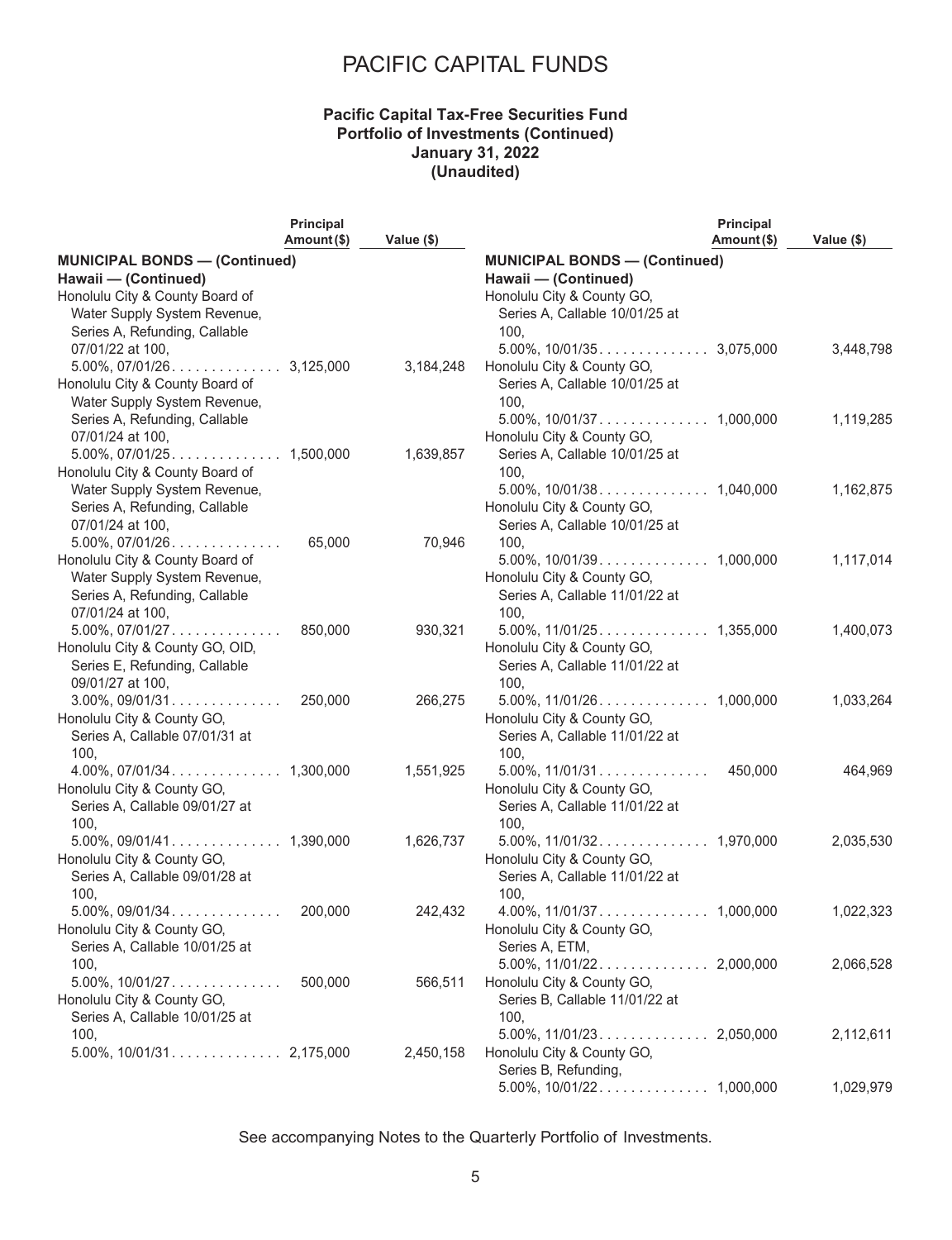### **Pacific Capital Tax-Free Securities Fund Portfolio of Investments (Continued) January 31, 2022 (Unaudited)**

|                                      | Principal   |            |                                      | Principal   |            |
|--------------------------------------|-------------|------------|--------------------------------------|-------------|------------|
|                                      | Amount (\$) | Value (\$) |                                      | Amount (\$) | Value (\$) |
| <b>MUNICIPAL BONDS - (Continued)</b> |             |            | <b>MUNICIPAL BONDS - (Continued)</b> |             |            |
| Hawaii - (Continued)                 |             |            | Hawaii - (Continued)                 |             |            |
| Honolulu City & County GO,           |             |            | Honolulu City & County GO,           |             |            |
| Series B, Refunding,                 |             |            | Series C, Refunding, Callable        |             |            |
|                                      |             | 2,614,807  | 10/01/25 at 100,                     |             |            |
| Honolulu City & County GO,           |             |            | $4.00\%$ , $10/01/33$                | 500,000     | 541,746    |
| Series B, Refunding, Callable        |             |            | Honolulu City & County GO,           |             |            |
| 10/01/25 at 100,                     |             |            | Series E, Refunding, Callable        |             |            |
| $5.00\%$ , $10/01/26$                | 500,000     | 566,511    | 09/01/27 at 100,                     |             |            |
| Honolulu City & County GO,           |             |            |                                      |             | 1,780,015  |
| Series B, Refunding, Honolulu Rail   |             |            | Honolulu City & County GO,           |             |            |
| Transit Project,                     |             |            | Series F, Refunding, Callable        |             |            |
|                                      |             | 1,361,478  | 07/01/30 at 100,                     |             |            |
| Honolulu City & County GO,           |             |            | $5.00\%$ , $07/01/31$                | 225,000     | 283,714    |
| Series C, Callable 07/01/30 at       |             |            | Honolulu City & County Wastewater    |             |            |
| 100,                                 |             |            | System Revenue, 1st Bond             |             |            |
|                                      |             | 1,216,644  | Resolution, Series A, Callable       |             |            |
| Honolulu City & County GO,           |             |            | 07/01/29 at 100,                     |             |            |
| Series C, Callable 07/01/30 at       |             |            |                                      |             | 2,468,690  |
| 100,                                 |             |            | Honolulu City & County Wastewater    |             |            |
| $5.00\%$ , $07/01/42$                | 345,000     | 427,305    | System Revenue, 1st Bond             |             |            |
| Honolulu City & County GO,           |             |            | Resolution, Series B, Refunding,     |             |            |
| Series C, Callable 07/01/30 at       |             |            | $5.00\%$ , $07/01/29$                | 250,000     | 310,211    |
| 100,                                 |             |            | Honolulu City & County Wastewater    |             |            |
| $5.00\%$ , $07/01/45$                | 500,000     | 615,762    | System Revenue, Junior Series A,     |             |            |
| Honolulu City & County GO,           |             |            | Refunding, Callable 07/01/25 at      |             |            |
| Series C, Callable 08/01/29 at       |             |            | 100,                                 |             |            |
| 100,                                 |             |            |                                      |             | 4,487,413  |
|                                      |             | 1,621,284  | Honolulu City & County Wastewater    |             |            |
| Honolulu City & County GO,           |             |            | System Revenue, Senior 1st Bond      |             |            |
| Series C, Callable 08/01/29 at       |             |            | Resolution, Refunding, Callable      |             |            |
| 100,                                 |             |            | 07/01/25 at 100,                     |             |            |
|                                      |             | 2,285,127  |                                      |             | 1,124,350  |
| Honolulu City & County GO,           |             |            | Honolulu City & County Wastewater    |             |            |
| Series C, Callable 08/01/29 at       |             |            | System Revenue, Senior 1st Bond      |             |            |
| 100,                                 |             |            | Resolution, Refunding, Callable      |             |            |
|                                      |             | 2,243,304  | 07/01/25 at 100,                     |             |            |
| Honolulu City & County GO,           |             |            |                                      | 325,000     | 365,182    |
| Series C, Refunding, Callable        |             |            | Honolulu City & County Wastewater    |             |            |
| 10/01/25 at 100,                     |             |            | System Revenue, Senior 1st Bond      |             |            |
|                                      |             | 2,266,042  | Resolution, Series A, Callable       |             |            |
| Honolulu City & County GO,           |             |            | 01/01/28 at 100,                     |             |            |
| Series C, Refunding, Callable        |             |            | $5.00\%$ , $07/01/36$                | 2,000,000   | 2,377,177  |
| 10/01/25 at 100,                     |             |            | Honolulu City & County Wastewater    |             |            |
|                                      |             | 4,651,326  | System Revenue, Senior 1st Bond      |             |            |
|                                      |             |            | Resolution, Series A, Callable       |             |            |
|                                      |             |            | 07/01/25 at 100,                     |             |            |
|                                      |             |            | $5.00\%$ , $07/01/29$                | 395,000     | 445,957    |
|                                      |             |            |                                      |             |            |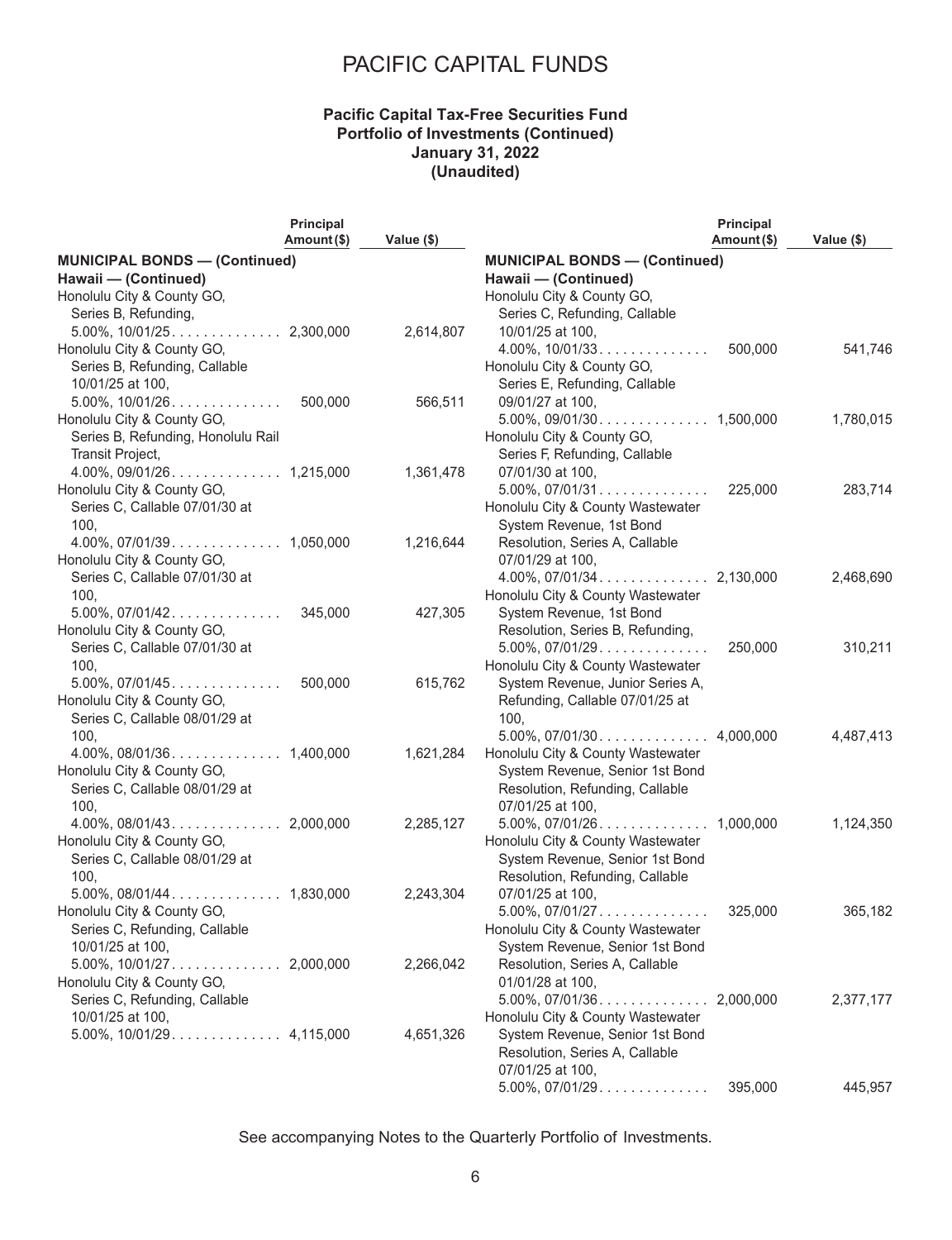### **Pacific Capital Tax-Free Securities Fund Portfolio of Investments (Continued) January 31, 2022 (Unaudited)**

|                                      | Principal   |            |                                      | Principal  |             |
|--------------------------------------|-------------|------------|--------------------------------------|------------|-------------|
|                                      | Amount (\$) | Value (\$) |                                      | Amount(\$) | Value (\$)  |
| <b>MUNICIPAL BONDS - (Continued)</b> |             |            | <b>MUNICIPAL BONDS - (Continued)</b> |            |             |
| Hawaii - (Continued)                 |             |            | Hawaii - (Continued)                 |            |             |
| Honolulu City & County Wastewater    |             |            | Maui County GO, Refunding,           |            |             |
| System Revenue, Senior Series B,     |             |            |                                      |            | 1,305,867   |
| Refunding, Callable 07/01/26 at      |             |            | Maui County GO, Refunding,           |            |             |
| 100,                                 |             |            | Callable 03/01/30 at 100,            |            |             |
| $5.00\%$ , $07/01/35$                | 125,000     | 143,164    | $3.00\%$ , $03/01/31$                | 500,000    | 542,924     |
| Honolulu City & County Wastewater    |             |            | Maui County GO, Refunding,           |            |             |
| System Revenue, Series A, 1st        |             |            | Callable 03/01/30 at 100,            |            |             |
| Bond Resolution, Callable            |             |            | $5.00\%$ , $03/01/32$                | 415,000    | 518,503     |
| 07/01/29 at 100,                     |             |            | Maui County GO, Refunding,           |            |             |
| $4.00\%$ , 07/01/38                  | 800,000     | 923,088    | Callable 09/01/25 at 100,            |            |             |
| Kauai County GO,                     |             |            | $3.00\%$ , $09/01/32$                | 195,000    | 203,155     |
| $5.00\%$ , $08/01/23$                | 395,000     | 419,475    | Maui County GO, Refunding,           |            |             |
| Kauai County GO,                     |             |            | Callable 09/01/28 at 100,            |            |             |
| $5.00\%$ , 08/01/27                  | 250,000     | 297,721    |                                      |            | 6,072,365   |
| Kauai County GO, Callable            |             |            | University of Hawaii Revenue,        |            |             |
| 08/01/27 at 100,                     |             |            | Series B, Refunding,                 |            |             |
| $5.00\%$ , 08/01/31                  | 250,000     | 294,530    | $4.00\%$ , $10/01/24$                | 165,000    | 177,593     |
| Kauai County GO, Callable            |             |            | University of Hawaii Revenue,        |            |             |
| 08/01/27 at 100,                     |             |            | Series B, Refunding, Callable        |            |             |
| $4.00\%$ , $08/01/33$                | 295,000     | 327,973    | 10/01/25 at 100,                     |            |             |
| Kauai County GO, Callable            |             |            |                                      |            | 1,123,080   |
| 08/01/27 at 100,                     |             |            | University of Hawaii Revenue,        |            |             |
|                                      | 40,000      | 46,826     | Series E, Refunding,                 |            |             |
| Kauai County GO, Callable            |             |            |                                      |            | 3,307,523   |
| 08/01/27 at 100,                     |             |            | University of Hawaii Revenue,        |            |             |
|                                      | 775,000     | 901,513    | Series E, Refunding, Callable        |            |             |
| Kauai County GO, OID, Series A,      |             |            | 10/01/26 at 100,                     |            |             |
| Callable 08/01/22 at 100,            |             |            |                                      |            | 1,155,220   |
|                                      |             | 1,317,195  | University of Hawaii Revenue,        |            |             |
| Kauai County GO, Series A,           |             |            | Series F, Refunding, Callable        |            |             |
| Refunding,                           |             |            | 10/01/27 at 100,                     |            |             |
| $5.00\%$ , $08/01/22$                | 400,000     | 409,072    |                                      |            | 3,578,002   |
| Kauai County GO, Series A,           |             |            | University of Hawaii Revenue,        |            |             |
| Refunding,                           |             |            | Series F, Refunding, Callable        |            |             |
| $5.00\%$ , $08/01/24$                | 930,000     | 1,019,925  | 10/01/27 at 100,                     |            |             |
| Maui County GO, Callable             |             |            |                                      |            | 2,383,493   |
| 03/01/31 at 100,                     |             |            |                                      |            | 257,504,160 |
| $4.00\%$ , $03/01/36$                | 750,000     | 885,224    | Texas $-1.5%$                        |            |             |
| Maui County GO, Callable             |             |            | Fort Worth City Water & Sewer        |            |             |
| 03/01/31 at 100,                     |             |            | System Revenue, Series A,            |            |             |
|                                      |             | 1,200,123  | Refunding,                           |            |             |
| Maui County GO, Refunding,           |             |            |                                      |            | 1,259,625   |
| $5.00\%$ , 06/01/23                  | 300,000     | 316,873    |                                      |            |             |
| Maui County GO, Refunding,           |             |            |                                      |            |             |
|                                      |             | 1,418,600  |                                      |            |             |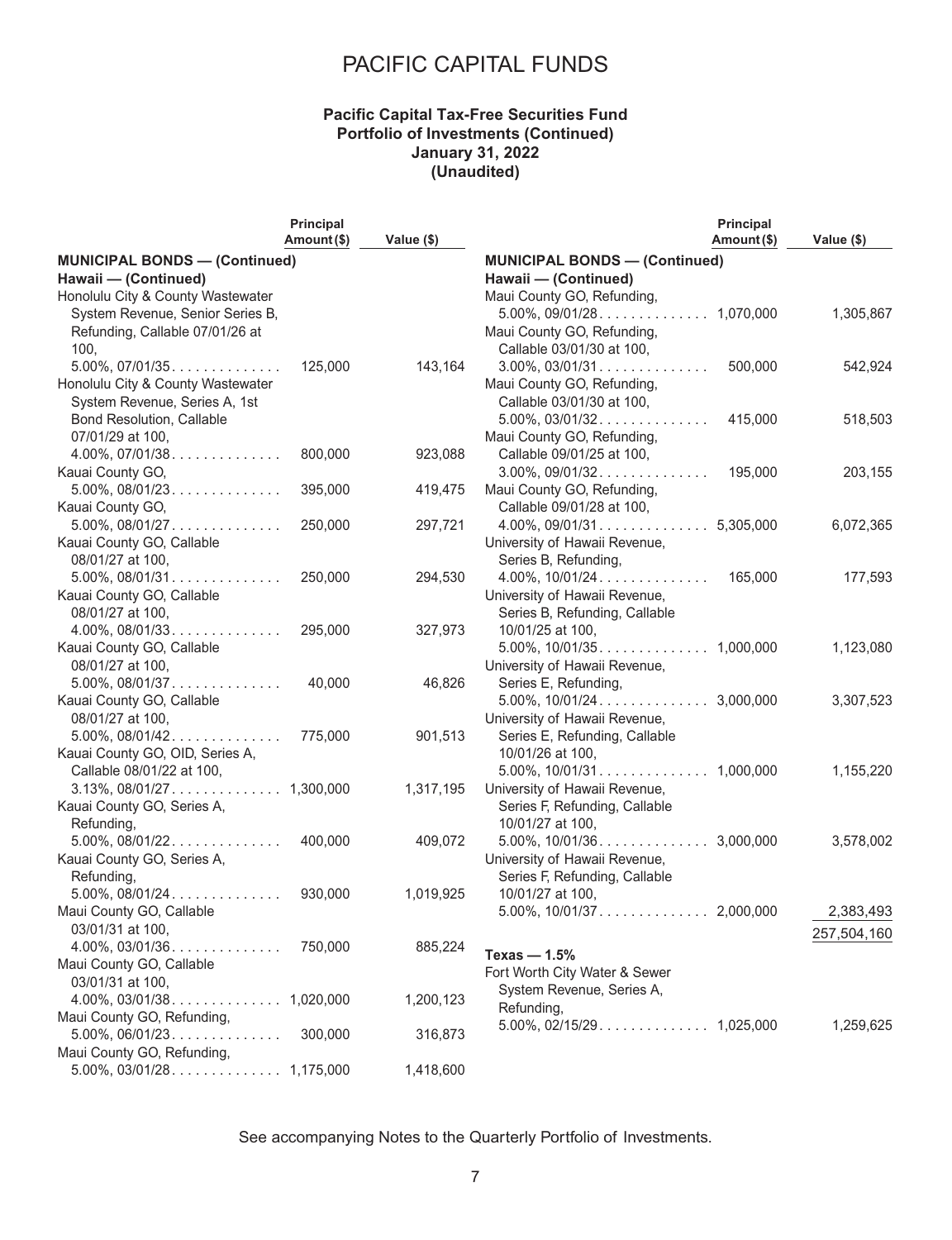#### **Pacific Capital Tax-Free Securities Fund Portfolio of Investments (Concluded) January 31, 2022 (Unaudited)**

|                                                                                                                                                                                                                                                                                                | Principal<br>Amount (\$) | Value (\$)                                 |                                                                                                           | Portfolio holdings are subject to change at any time.                                                                                                                                                                                                                                                            |
|------------------------------------------------------------------------------------------------------------------------------------------------------------------------------------------------------------------------------------------------------------------------------------------------|--------------------------|--------------------------------------------|-----------------------------------------------------------------------------------------------------------|------------------------------------------------------------------------------------------------------------------------------------------------------------------------------------------------------------------------------------------------------------------------------------------------------------------|
| <b>MUNICIPAL BONDS - (Continued)</b><br>Texas - (Continued)<br>Galveston County GO, CAB, OID,<br>Series RD<br>0.00%, 02/01/24, (NATL-RE<br>$Insured)^{(a)}$ 1,130,000<br><b>Houston City Combined Utility</b><br>System Revenue, Unrefunded<br>Balance CAB, OID, Junior<br>Series A, Refunding |                          | 1,107,308                                  | <b>AGM</b><br>AGM-CR<br>AMT<br><b>CAB</b><br><b>COP</b><br><b>ETM</b><br><b>FGIC</b><br>GO.<br><b>MWC</b> | Assured Guaranty Municipal Corp.<br>Assured Guaranty Municipal Corp. Custodial<br>Receipts<br>Alternative Minimum Tax<br><b>Capital Appreciation Bond</b><br>Certificate of Participation<br><b>Escrowed to Maturity</b><br>Financial Guaranty Insurance Co.<br><b>General Obligation</b><br>Make Whole Callable |
| 0.00%, 12/01/27, (AGM                                                                                                                                                                                                                                                                          |                          | 1,802,173<br>4,169,106                     | <b>OID</b>                                                                                                | NATL-RE National Reinsurance Corp.<br><b>Original Issue Discount</b>                                                                                                                                                                                                                                             |
| Virginia $-0.9%$<br>Virginia State Public Building<br>Authority Revenue, Series C, AMT,<br>Callable 08/01/26 at 100.<br>TOTAL MUNICIPAL BONDS<br>$(Cost $266, 577, 576) \ldots \ldots$                                                                                                         |                          | 2,600,257<br>275,264,754                   |                                                                                                           |                                                                                                                                                                                                                                                                                                                  |
|                                                                                                                                                                                                                                                                                                | <b>Shares</b>            |                                            |                                                                                                           |                                                                                                                                                                                                                                                                                                                  |
| <b>REGISTERED INVESTMENT COMPANY - 1.8%</b><br>Dreyfus Government Cash<br>Management Fund, Institutional<br><b>TOTAL REGISTERED</b><br><b>INVESTMENT COMPANY</b><br>$(Cost $4,943,734)$                                                                                                        |                          | 4,943,734<br>4,943,734                     |                                                                                                           |                                                                                                                                                                                                                                                                                                                  |
| TOTAL INVESTMENTS - 100.2%<br>$(Cost $271,521,310)$ .<br><b>LIABILITIES IN EXCESS OF</b><br>OTHER ASSETS - (0.2)%.<br>NET ASSETS - 100.0%                                                                                                                                                      |                          | 280,208,488<br>(558, 503)<br>\$279,649,985 |                                                                                                           |                                                                                                                                                                                                                                                                                                                  |
|                                                                                                                                                                                                                                                                                                |                          |                                            |                                                                                                           |                                                                                                                                                                                                                                                                                                                  |

(a) Zero coupon bond.

(b) Rate disclosed is the 7-day yield at January 31, 2022.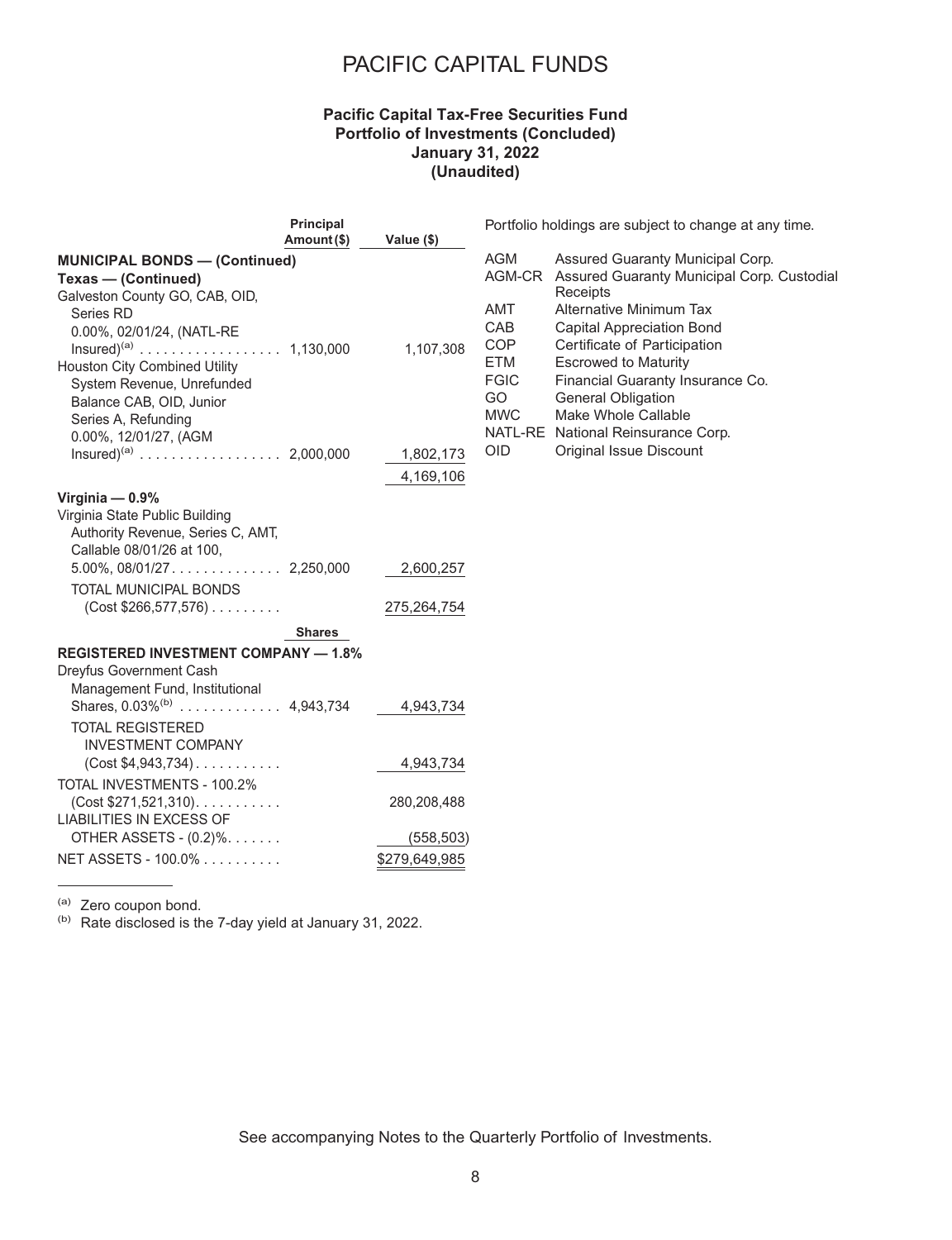### **Pacific Capital Tax-Free Short Intermediate Securities Fund Portfolio of Investments January 31, 2022 (Unaudited)**

|                                                            | <b>Principal</b> |            |                                                                | <b>Principal</b> |            |
|------------------------------------------------------------|------------------|------------|----------------------------------------------------------------|------------------|------------|
|                                                            | Amount (\$)      | Value (\$) |                                                                | Amount(\$)       | Value (\$) |
| <b>MUNICIPAL BONDS - 98.8%</b><br>Arizona - 1.9%           |                  |            | <b>MUNICIPAL BONDS - (Continued)</b><br>Hawaii - (Continued)   |                  |            |
| Tempe City Excise Tax Revenue,                             |                  |            | Hawaii State Department of Budget                              |                  |            |
| Series A, Callable 03/03/22 at                             |                  |            | & Finance Revenue, Hawaii                                      |                  |            |
| 100,                                                       |                  |            | Pacific Health Obligation,                                     |                  |            |
| $5.00\%$ , $07/01/22$                                      | 900,000          | 903,589    | Refunding,                                                     |                  |            |
| Florida $-$ 0.4%                                           |                  |            | $5.00\%$ , $07/01/22$                                          | 355,000          | 361,701    |
| Florida Housing Finance Corp.                              |                  |            | Hawaii State Department of Budget                              |                  |            |
| Revenue, Series 1, Callable                                |                  |            | & Finance Revenue, Hawaii                                      |                  |            |
| 07/01/29 at 100,                                           |                  |            | Pacific Health Obligation,                                     |                  |            |
| 2.00%, 07/01/32,                                           |                  |            | Refunding, Callable 07/01/23 at                                |                  |            |
| (GNMA/FNMA/FHLMC                                           |                  |            | 100,<br>$5.00\%$ , $07/01/26$                                  | 200,000          | 210,910    |
| Collateralized)                                            | 210,000          | 201,010    | Hawaii State Department of Budget                              |                  |            |
| Hawaii - 90.0%                                             |                  |            | & Finance Revenue, Hawaiian                                    |                  |            |
| Hawaii County GO, Series A,                                |                  |            | Electric Company, AMT, MWC,                                    |                  |            |
| Refunding,                                                 |                  |            | Refunding,                                                     |                  |            |
| $5.00\%$ , $09/01/24$                                      | 320,000          | 352,047    | $3.25\%$ , 01/01/25                                            | 500,000          | 523,481    |
| Hawaii County GO, Series A,                                |                  |            | Hawaii State Department of Budget                              |                  |            |
| Refunding, Callable 03/01/26 at<br>100,                    |                  |            | & Finance Revenue, Hawaiian                                    |                  |            |
| $5.00\%$ , $09/01/26$                                      | 200,000          | 229,634    | Electric Company, AMT, MWC,                                    |                  |            |
| Hawaii County GO, Series A,                                |                  |            | Refunding,                                                     |                  |            |
| Refunding, Callable 03/01/26 at                            |                  |            |                                                                |                  | 3,279,031  |
| 100,                                                       |                  |            | Hawaii State Department of Budget                              |                  |            |
| $5.00\%$ , $09/01/29$                                      | 25,000           | 28,469     | & Finance Revenue, Queens                                      |                  |            |
| Hawaii County GO, Series D,                                |                  |            | Health System, Series A,                                       |                  |            |
| Refunding,                                                 |                  |            | Refunding,                                                     |                  |            |
| $4.00\%$ , 09/01/26                                        | 500,000          | 560,990    | $5.00\%$ , $07/01/22$                                          | 255,000          | 259,802    |
| Hawaii State Airports System                               |                  |            | Hawaii State Department of Budget<br>& Finance Revenue, Queens |                  |            |
| Revenue, AMT, COP, Callable                                |                  |            | Health System, Series A,                                       |                  |            |
| 08/01/23 at 100,                                           |                  |            | Refunding,                                                     |                  |            |
|                                                            | 295,000          | 311,914    | $5.00\%$ , $07/01/24$                                          | 525,000          | 573,159    |
| Hawaii State Airports System                               |                  |            | Hawaii State Department of Budget                              |                  |            |
| Revenue, AMT, OID, Refunding,<br>Callable 03/03/22 at 100, |                  |            | & Finance Revenue, Queens                                      |                  |            |
| $4.13\%$ , 07/01/24                                        | 500,000          | 501,032    | Health System, Series A,                                       |                  |            |
| Hawaii State Airports System                               |                  |            | Refunding,                                                     |                  |            |
| Revenue, Series B,                                         |                  |            | $5.00\%$ , $07/01/25$                                          | 510,000          | 573,237    |
|                                                            |                  | 1,191,762  | Hawaii State Department of Budget                              |                  |            |
| Hawaii State Department of Budget                          |                  |            | & Finance Revenue, Queens                                      |                  |            |
| & Finance Revenue, Hawaii                                  |                  |            | Health System, Series A,<br>Refunding, Callable 07/01/25 at    |                  |            |
| Pacific Health Obligation,                                 |                  |            | 100,                                                           |                  |            |
| Refunding,                                                 |                  |            | $5.00\%$ , $07/01/27$                                          | 550,000          | 616,236    |
| $5.00\%$ , $07/01/22$                                      | 220,000          | 224,153    | Hawaii State Department of Budget                              |                  |            |
|                                                            |                  |            | & Finance Revenue, Refunding,                                  |                  |            |
|                                                            |                  |            | $4.00\%$ , $01/01/25$                                          | 20,000           | 21,212     |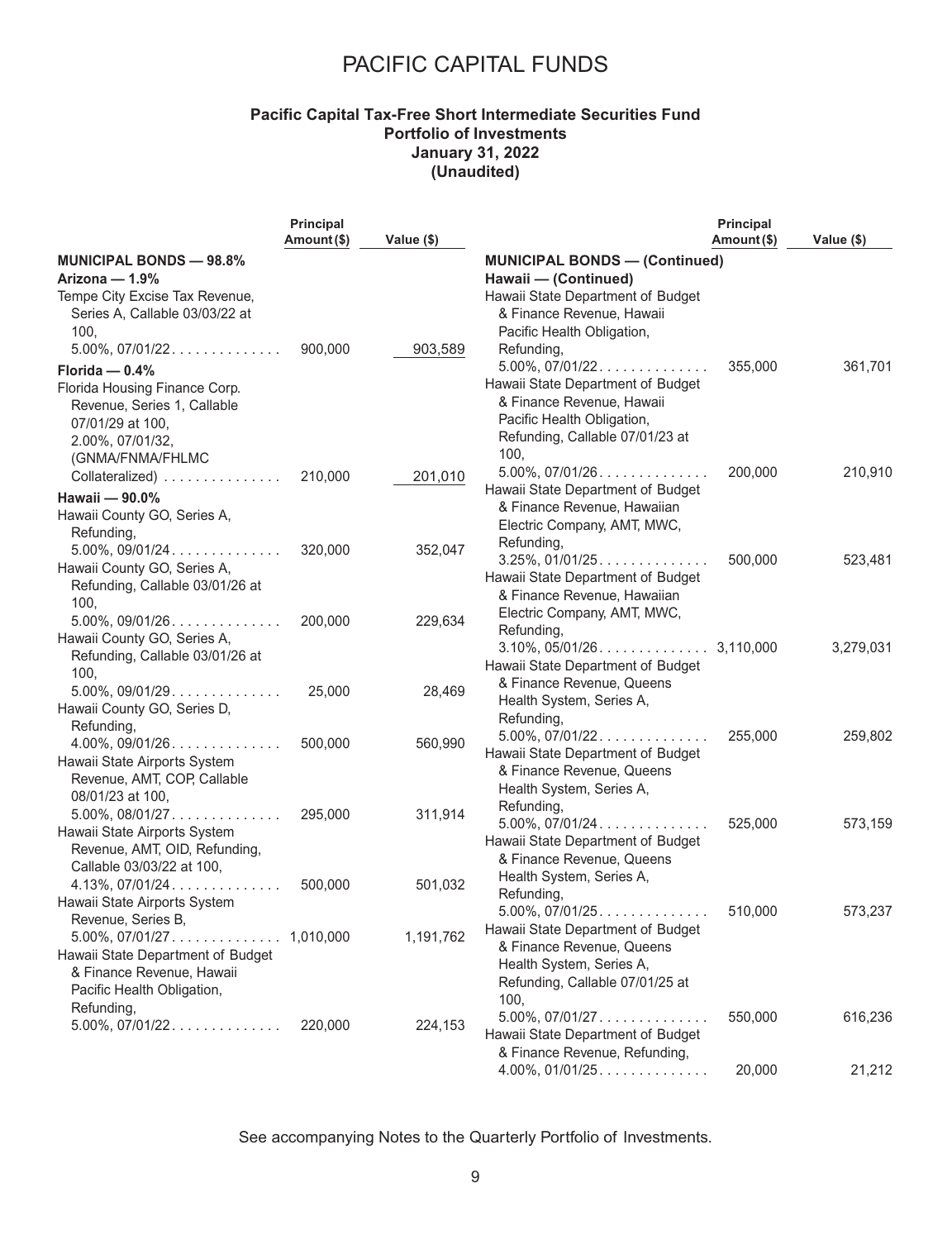### **Pacific Capital Tax-Free Short Intermediate Securities Fund Portfolio of Investments (Continued) January 31, 2022 (Unaudited)**

|                                                                | <b>Principal</b><br>Amount (\$) |            |                                                          | <b>Principal</b><br>Amount(\$) |            |
|----------------------------------------------------------------|---------------------------------|------------|----------------------------------------------------------|--------------------------------|------------|
| <b>MUNICIPAL BONDS - (Continued)</b>                           |                                 | Value (\$) | <b>MUNICIPAL BONDS - (Continued)</b>                     |                                | Value (\$) |
| Hawaii - (Continued)                                           |                                 |            | Hawaii - (Continued)                                     |                                |            |
| Hawaii State GO, Series EE, ETM,                               |                                 |            | Hawaii State GO, Series FW,                              |                                |            |
|                                                                |                                 | 1,369,467  | $5.00\%$ , $01/01/23$                                    | 530,000                        | 551,352    |
| Hawaii State GO, Series EE,                                    |                                 |            | Hawaii State Harbor System                               |                                |            |
| Prerefunded 11/01/22 at 100,                                   |                                 |            | Revenue, Series A, AMT,                                  |                                |            |
| $5.00\%$ , $11/01/24$                                          | 45,000                          | 46,497     | Refunding,                                               |                                |            |
| Hawaii State GO, Series EE,                                    |                                 |            | $5.00\%$ , $07/01/28$                                    | 120,000                        | 144,225    |
|                                                                |                                 |            | Hawaii State Harbor System                               |                                |            |
| Prerefunded 11/01/22 at 100,                                   | 785,000                         | 811,112    | Revenue, Series A, Refunding,                            |                                |            |
| Hawaii State GO, Series EE,                                    |                                 |            | AMT,                                                     |                                |            |
| Unrefunded portion, Prerefunded,                               |                                 |            | $5.00\%$ , $07/01/26$                                    | 500,000                        |            |
|                                                                |                                 |            | Hawaii State Harbor System                               |                                | 574,729    |
| Callable 11/01/22 at 100,                                      |                                 | 25,832     |                                                          |                                |            |
| $5.00\%$ , $11/01/24$                                          | 25,000                          |            | Revenue, Series A, Refunding,                            |                                |            |
| Hawaii State GO, Series EF,                                    |                                 |            | AMT, Callable 07/01/30 at 100,                           |                                |            |
| Refunding,<br>$5.00\%$ , $11/01/22$                            | 560,000                         | 579,101    | Hawaii State Highway Fund                                |                                | 1,161,435  |
| Hawaii State GO, Series EF,                                    |                                 |            |                                                          |                                |            |
|                                                                |                                 |            | Revenue, Series A,<br>$4.00\%$ , $01/01/24$              |                                |            |
| Refunding, Callable 11/01/22 at                                |                                 |            |                                                          | 500,000                        | 529,226    |
| 100,                                                           |                                 |            | Hawaii State Highway Fund                                |                                |            |
| $5.00\%$ , $11/01/23$                                          | 100,000                         | 103,326    | Revenue, Series A, Callable                              |                                |            |
| Hawaii State GO, Series EF,<br>Refunding, Callable 11/01/22 at |                                 |            | 07/01/24 at 100,                                         | 555,000                        | 606,747    |
|                                                                |                                 |            | $5.00\%$ , $01/01/25$<br>Honolulu City & County Board of |                                |            |
| 100,                                                           |                                 |            |                                                          |                                |            |
|                                                                |                                 | 1,219,252  | Water Supply System Revenue,                             |                                |            |
| Hawaii State GO, Series EH,                                    |                                 |            | Series A.                                                |                                |            |
| Prerefunded 08/01/23 at 100,                                   |                                 |            | $5.00\%$ , $07/01/24$                                    | 500,000                        | 547,122    |
| $5.00\%$ , $08/01/24$                                          | 295,000                         | 313,370    | Honolulu City & County Board of                          |                                |            |
| Hawaii State GO, Series EH,                                    |                                 |            | Water Supply System Revenue,                             |                                |            |
| Prerefunded 08/01/23 at 100,                                   |                                 |            | Series A, Callable 07/01/30 at                           |                                |            |
| $5.00\%$ , $08/01/30$                                          | 80,000                          | 84,982     | 100,                                                     |                                |            |
| Hawaii State GO, Series EH,                                    |                                 |            | $5.00\%$ , $07/01/31$                                    | 50,000                         | 63,048     |
| Unrefunded portion, Callable                                   |                                 |            | Honolulu City & County Board of                          |                                |            |
| 08/01/23 at 100,                                               |                                 |            | Water Supply System Revenue,                             |                                |            |
| $5.00\%$ , $08/01/24$                                          | 895,000                         | 950,733    | Series A, Refunding,                                     |                                |            |
| Hawaii State GO, Series EP,                                    |                                 |            | $5.00\%$ , $07/01/22$                                    | 775,000                        | 789,792    |
| Refunding,                                                     |                                 |            | Honolulu City & County Board of                          |                                |            |
|                                                                |                                 | 1,166,435  | Water Supply System Revenue,                             |                                |            |
| Hawaii State GO, Series FG,                                    |                                 |            | Series A, Refunding,                                     |                                |            |
| $5.00\%$ , $10/01/22$                                          | 445,000                         | 458,583    | $5.00\%$ , $07/01/23$                                    | 515,000                        | 545,719    |
| Hawaii State GO, Series FN,                                    |                                 |            | Honolulu City & County Board of                          |                                |            |
| Refunding,                                                     |                                 |            | Water Supply System Revenue,                             |                                |            |
| $5.00\%$ , $10/01/22$                                          | 210,000                         | 216,410    | Series A, Refunding, Callable                            |                                |            |
| Hawaii State GO, Series FN,                                    |                                 |            | 07/01/24 at 100,                                         |                                |            |
| Refunding,                                                     |                                 |            | $5.00\%$ , $07/01/26$                                    | 150,000                        | 163,722    |
| $5.00\%$ , $10/01/23$                                          | 100,000                         | 106,873    |                                                          |                                |            |
| Hawaii State GO, Series FT,                                    |                                 |            |                                                          |                                |            |
|                                                                |                                 | 1,022,085  |                                                          |                                |            |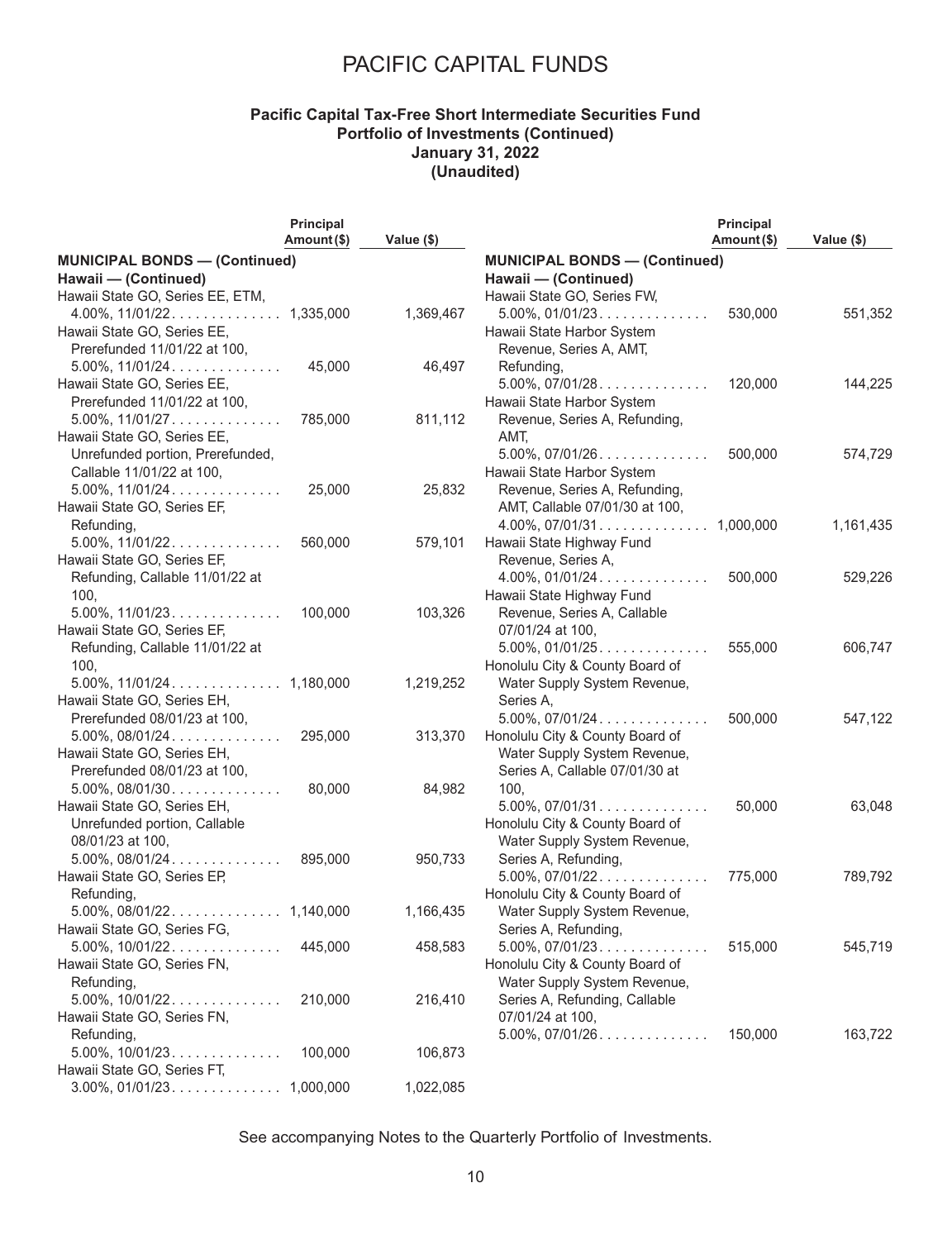### **Pacific Capital Tax-Free Short Intermediate Securities Fund Portfolio of Investments (Continued) January 31, 2022 (Unaudited)**

|                                      | Principal   |            |                                      | <b>Principal</b> |            |
|--------------------------------------|-------------|------------|--------------------------------------|------------------|------------|
|                                      | Amount (\$) | Value (\$) |                                      | Amount (\$)      | Value (\$) |
| <b>MUNICIPAL BONDS - (Continued)</b> |             |            | <b>MUNICIPAL BONDS - (Continued)</b> |                  |            |
| Hawaii - (Continued)                 |             |            | Hawaii - (Continued)                 |                  |            |
| Honolulu City & County Board of      |             |            | Honolulu City & County GO,           |                  |            |
| Water Supply System Revenue,         |             |            | Series C,                            |                  |            |
| Series A, Refunding, Callable        |             |            | $4.00\%$ , $07/01/24$                | 690,000          | 738,964    |
| 07/01/24 at 100,                     |             |            | Honolulu City & County GO,           |                  |            |
| $5.00\%$ , $07/01/27$                | 245,000     | 268,151    | Series C,                            |                  |            |
| Honolulu City & County GO,           |             |            | $4.00\%$ , $07/01/26$                | 115,000          | 128,441    |
| Honolulu Rail Transit Project,       |             |            | Honolulu City & County GO,           |                  |            |
| Series A.                            |             |            | Series D, Refunding,                 |                  |            |
| $5.00\%$ , 09/01/24                  | 615,000     | 676,922    | $5.00\%$ , $09/01/23$                | 575,000          | 612,529    |
| Honolulu City & County GO,           |             |            | Honolulu City & County Wastewater    |                  |            |
| Honolulu Rail Transit Project,       |             |            | System Revenue, 1st Bond             |                  |            |
| Series B, Refunding,                 |             |            | Resolution, Senior Series A,         |                  |            |
|                                      | 500,000     | 513,198    | Prerefunded 07/01/22 at 100,         |                  |            |
| Honolulu City & County GO,           |             |            | $5.00\%$ , $07/01/23$                | 500,000          | 509,480    |
| Honolulu Rail Transit Project,       |             |            | Honolulu City & County Wastewater    |                  |            |
| Series B, Refunding,                 |             |            | System Revenue, 1st Bond             |                  |            |
|                                      |             | 1,117,413  | Resolution, Series A,                |                  |            |
| Honolulu City & County GO,           |             |            | $5.00\%$ , $07/01/22$                | 500,000          | 509,564    |
| Series A.                            |             |            | Honolulu City & County Wastewater    |                  |            |
| $5.00\%$ , $07/01/25$                | 500,000     | 564,323    | System Revenue, 1st Bond             |                  |            |
| Honolulu City & County GO,           |             |            | Resolution, Series A,                |                  |            |
| Series A,                            |             |            |                                      |                  | 1,059,357  |
| $5.00\%$ , $07/01/26$                | 750,000     | 869,754    | Honolulu City & County Wastewater    |                  |            |
| Honolulu City & County GO,           |             |            | System Revenue, Junior Series A,     |                  |            |
| Series B,                            |             |            | Refunding,                           |                  |            |
|                                      |             | 1,036,659  | $5.00\%$ , $07/01/24$                | 675,000          | 736,919    |
| Honolulu City & County GO,           |             |            | Kauai County GO, Series A,           |                  |            |
| Series B,                            |             |            | Refunding,                           |                  |            |
| $5.00\%$ , 09/01/23                  | 125,000     | 133,159    | $5.00\%$ , $08/01/24$                | 525,000          | 575,764    |
| Honolulu City & County GO,           |             |            | Maui County GO,                      |                  |            |
| Series B, Refunding, Callable        |             |            | $5.00\%$ , 03/01/24                  | 245,000          | 265,244    |
| 10/01/25 at 100,                     |             |            | Maui County GO,                      |                  |            |
|                                      | 765,000     | 866,761    | $5.00\%$ , $03/01/29$                | 225,000          | 277,443    |
| Honolulu City & County GO,           |             |            | Maui County GO, Refunding,           |                  |            |
| Series B, Refunding, Callable        |             |            | $5.00\%$ , 09/01/23. 1,010,000       |                  | 1,076,086  |
| 10/01/25 at 100,                     |             |            | Maui County GO, Refunding,           |                  |            |
| $5.00\%$ , 10/01/30                  | 300,000     | 338,411    |                                      |                  | 111,741    |
| Honolulu City & County GO,           |             |            | Maui County GO, Refunding,           |                  |            |
| Series C,                            |             |            | $5.00\%$ , $03/01/26$                | 250,000          | 287,581    |
| $4.00\%$ , $08/01/22$                | 800,000     | 814,256    | Maui County GO, Refunding,           |                  |            |
| Honolulu City & County GO,           |             |            | $5.00\%$ , $03/01/28$                | 75,000           | 90,549     |
| Series C,                            |             |            | University of Hawaii Revenue,        |                  |            |
| $4.00\%$ , $07/01/23$                | 500,000     | 522,806    | Series B, Refunding,                 |                  |            |
| Honolulu City & County GO,           |             |            | $4.00\%$ , $10/01/23$                | 565,000          | 593,941    |
| Series C,                            |             |            |                                      |                  |            |
|                                      |             | 1,309,848  |                                      |                  |            |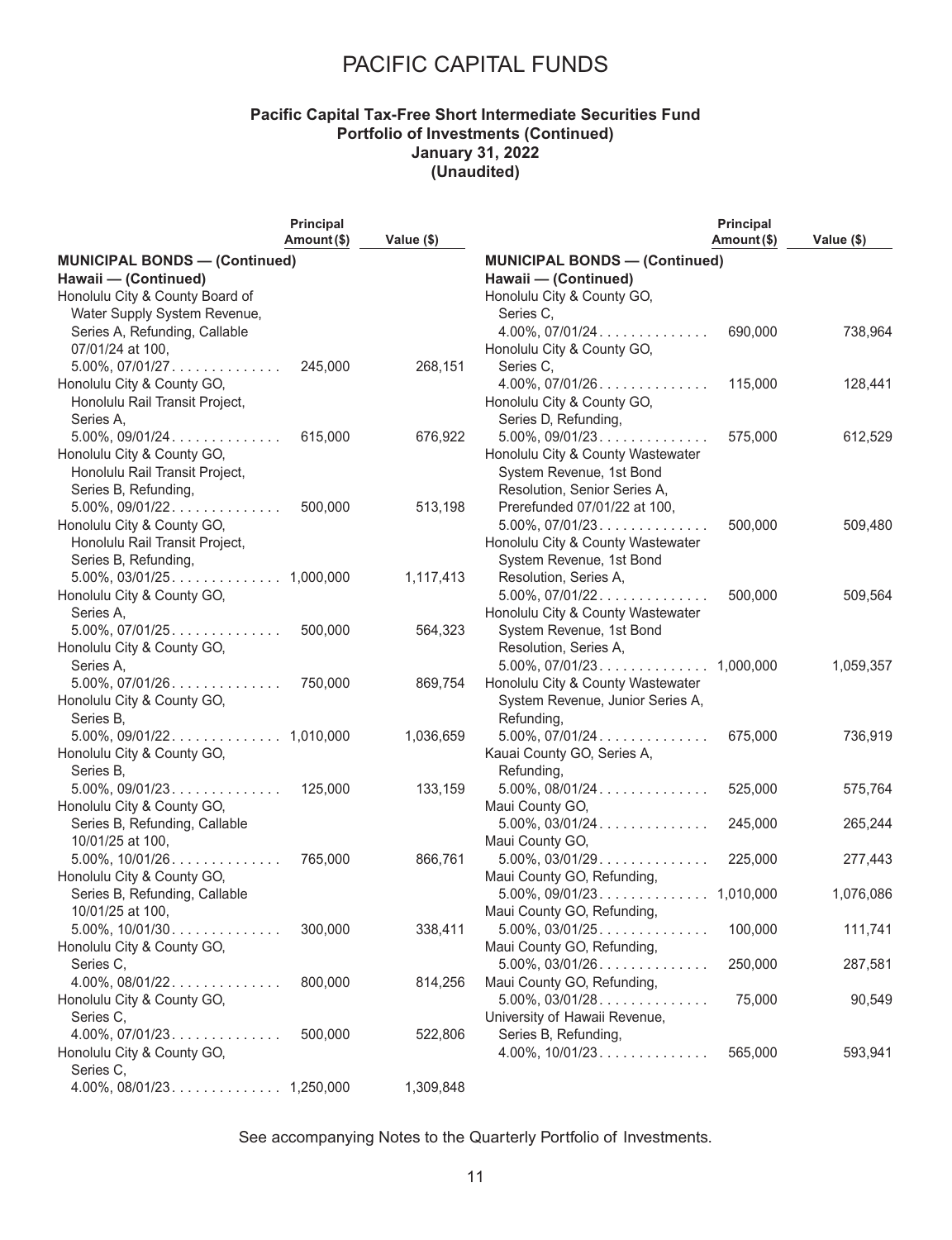### **Pacific Capital Tax-Free Short Intermediate Securities Fund Portfolio of Investments (Concluded) January 31, 2022 (Unaudited)**

|                                                                                                                                | <b>Principal</b> |                        |                                                                                                                                                                                                     | <b>Shares</b> | Value (\$)              |
|--------------------------------------------------------------------------------------------------------------------------------|------------------|------------------------|-----------------------------------------------------------------------------------------------------------------------------------------------------------------------------------------------------|---------------|-------------------------|
|                                                                                                                                | Amount (\$)      | Value (\$)             | <b>REGISTERED INVESTMENT COMPANY - 0.4%</b>                                                                                                                                                         |               |                         |
| <b>MUNICIPAL BONDS - (Continued)</b><br>Hawaii - (Continued)<br>University of Hawaii Revenue,                                  |                  |                        | Dreyfus Government Cash<br>Management Fund, Institutional<br>Shares, $0.03\%^{(a)}$                                                                                                                 | 217,343       | 217,343                 |
| Series B, Refunding,<br>$5.00\%$ , $10/01/23$<br>University of Hawaii Revenue,                                                 | 185,000          | 197,525                | <b>TOTAL REGISTERED</b><br><b>INVESTMENT COMPANY</b><br>(Cost \$217,343)                                                                                                                            |               | 217,343                 |
| Series B, Refunding,<br>$4.00\%$ , $10/01/24$<br>University of Hawaii Revenue,<br>Series B, Refunding,                         | 530,000          | 570,451                | <b>TOTAL INVESTMENTS - 99.2%</b><br>$(Cost $45,990,150)$ .<br>OTHER ASSETS IN EXCESS OF                                                                                                             |               | 46,248,580              |
|                                                                                                                                | 500,000          | 568,051<br>41,911,236  | $LIABILITY - 0.8\%$<br>NET ASSETS - 100.0%                                                                                                                                                          |               | 349,871<br>\$46,598,451 |
| lowa $-0.8%$                                                                                                                   |                  |                        |                                                                                                                                                                                                     |               |                         |
| The University of Iowa Revenue,<br>Utility System, Series S,                                                                   |                  |                        | <sup>(a)</sup> Rate disclosed is the 7-day yield at January 31, 2022.<br>Portfolio holdings are subject to change at any time.                                                                      |               |                         |
| Refunding, Callable 11/01/23 at<br>100.<br>$2.50\%$ , 11/01/24                                                                 | 375,000          | 384,531                | <b>Alternative Minimum Tax</b><br>AMT                                                                                                                                                               |               |                         |
| Texas $-5.7%$<br>Houston Independent School District<br>GO, Refunding, Callable<br>02/15/24 at 100,                            |                  |                        | <b>COP</b><br>Certificate of Participation<br><b>ETM</b><br><b>Escrowed to Maturity</b><br><b>FHLMC</b><br>Federal Home Loan Mortgage Corp.<br>Federal National Mortgage Association<br><b>FNMA</b> |               |                         |
| 4.00%, 02/15/25, (PSF-GTD) $\ldots$<br>Pflugerville Independent School<br>District GO, Refunding, Callable<br>02/15/24 at 100. | 600,000          | 635,272                | Government National Mortgage Association<br><b>GNMA</b><br>GO<br><b>General Obligation</b><br>Make Whole Callable<br><b>MWC</b><br><b>OID</b><br><b>Original Issue Discount</b>                     |               |                         |
| $5.00\%$ , 02/15/26, (PSF-GTD) $\ldots$<br>San Antonio City Electric & Gas<br>Systems Revenue,                                 | 400,000          | 431,549                | PSF-GTD Permanent School Fund Guaranteed                                                                                                                                                            |               |                         |
| ETM, Refunding,                                                                                                                |                  | 1,564,050<br>2,630,871 |                                                                                                                                                                                                     |               |                         |
| <b>TOTAL MUNICIPAL BONDS</b><br>$(Cost $45,772,807)$                                                                           |                  | 46,031,237             |                                                                                                                                                                                                     |               |                         |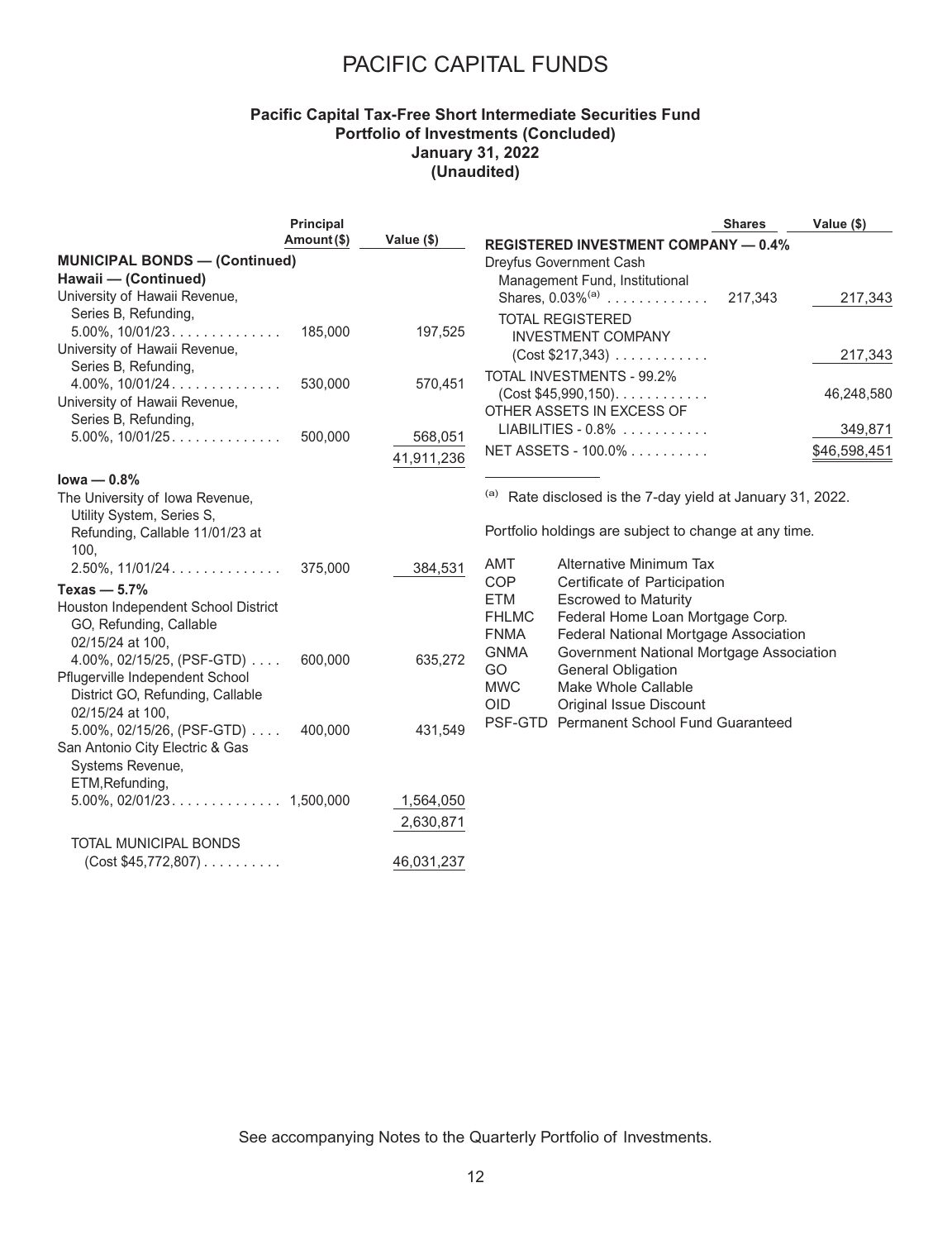#### **Notes to the Quarterly Portfolio of Investments January 31, 2022 (Unaudited)**

*Portfolio Valuation –* The Pacific Capital Tax-Free Securities Fund and the Pacific Capital Tax-Free Short Intermediate Securities Fund's (each a "Fund" and together the "Funds") net asset value ("NAV") is calculated once daily at the close of regular trading hours on the New York Stock Exchange ("NYSE") (typically 4:00 p.m. Eastern time) on each day the NYSE is open. Fixed income securities having a remaining maturity of greater than 60 days are valued using an independent pricing service. Fixed income securities having a remaining maturity of 60 days or less are generally valued at amortized cost, provided such amount approximates fair value. Debt securities are valued on the basis of broker quotations or valuations provided by a pricing service, which utilizes information with respect to recent sales, market transactions in comparable securities, quotations from dealers, and various relationships between securities in determining value. Valuations developed through pricing techniques may materially vary from the actual amounts realized upon sale of the securities. Investments in other open-end investment companies are valued based on the NAV of such investment companies (which may use fair value pricing as discussed in their prospectuses). If market quotations are unavailable or deemed unreliable, securities will be valued in accordance with procedures adopted by the FundVantage Trust's Board of Trustees. Relying on prices supplied by pricing services or dealers or using fair valuation may result in values that are higher or lower than the values used by other investment companies and investors to price the same investments. In the event that market quotes are not readily available, and the security or asset cannot be valued pursuant to one of the valuation methods, the value of the security or asset will be determined in good faith by the Adviser. The Trust has established a Valuation Committee which performs certain functions including the oversight of the Adviser's fair valuation determinations.

*Fair Value Measurements —* The inputs and valuation techniques used to measure fair value of the Funds' investments are summarized into three levels as described in the hierarchy below:

- Level 1 quoted prices in active markets for identical securities;
- Level 2 other significant observable inputs (including quoted prices for similar securities, interest rates, prepayment speeds, credit risk, etc.); and
- Level 3 significant unobservable inputs (including the Funds' own assumptions in determining the fair value of investments).

The fair value of a Fund's bonds is generally based on quotes received from brokers or independent pricing services. Bonds with quotes that are based on actual trades with a sufficient level of activity on or near the measurement date are classified as Level 2 assets.

The inputs or methodology used for valuing securities are not necessarily an indication of the risk associated with investing in those securities. Transfers in and out are recognized at the value at the end of the period.

The following is a summary of the inputs used, as of January 31, 2022, in valuing each Fund's investments carried at fair value:

| <b>Funds</b>                                                                        | <b>Total Value at</b><br>01/31/22 | Level 1<br>Quoted<br><b>Price</b> | Level 2<br><b>Other</b><br><b>Significant</b><br><b>Observable</b><br><b>Inputs</b> | Level 3<br><b>Significant</b><br>Unobservable<br><b>Inputs</b> |
|-------------------------------------------------------------------------------------|-----------------------------------|-----------------------------------|-------------------------------------------------------------------------------------|----------------------------------------------------------------|
| <b>Pacific Capital Tax-Free Securities Fund</b>                                     |                                   |                                   |                                                                                     |                                                                |
| <b>Assets</b>                                                                       |                                   |                                   |                                                                                     |                                                                |
|                                                                                     | \$275,264,754                     | -SS                               | \$275,264,754                                                                       | -S                                                             |
| Registered Investment Company                                                       | 4.943.734                         | 4,943,734                         |                                                                                     |                                                                |
|                                                                                     | \$280,208,488                     | \$4,943,734                       | \$275,264,754                                                                       | \$.                                                            |
| <b>Pacific Capital Tax-Free Short Intermediate Securities Fund</b><br><b>Assets</b> |                                   |                                   |                                                                                     |                                                                |
|                                                                                     | \$46,031,237                      | <b>S</b>                          | \$46.031.237                                                                        | S                                                              |
|                                                                                     | 217.343                           | 217,343                           |                                                                                     |                                                                |
|                                                                                     | \$46,248,580                      | 217,343                           | \$46.031.237                                                                        | \$                                                             |
|                                                                                     |                                   |                                   |                                                                                     |                                                                |